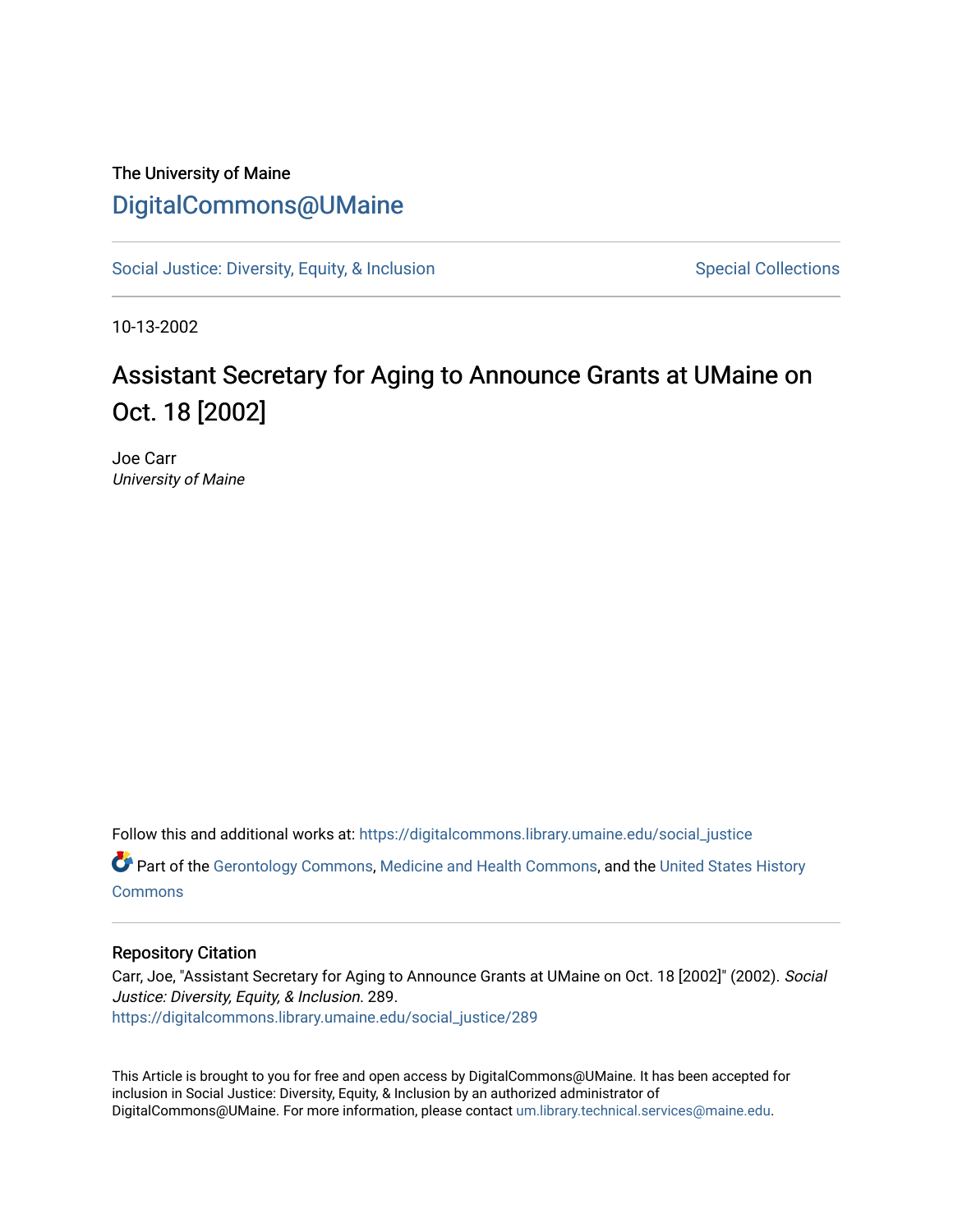The Wayback Machine - https://web.archive.org/web/20030505173327/http://www.umaine.edu:80/news/Arch…



## **Assistant Secretary for Aging to Announce Grants at UMaine on Oct. 18**

Oct. 13, 2002 **Media contact: Joe Carr at (207) 581-3571**

ORONO -- Josefina G. Carbonell, assistant secretary for Aging in the U.S. Dept. of Health and Human Services, will be at the University of Maine on Friday Oct. 18 to announce three grants to be used for the development of a National Osteoporosis Awareness and Prevention Action Plan. The UMaine Center on Aging, in conjunction with the Maine Center for Osteoporosis Research and Education in Bangor, will receive one of those grants.

Carbonell will make the announcement at a news conference scheduled for 10 a.m. in the Treat Room of Buchanan Alumni House on College Ave. Prof. Lenard Kaye of the UMaine School of Social Work, the director of the Center on Aging, will also speak at the news conference, as will Dr. Clifford Rosen, director of the Maine Center for Osteoporosis Research and Education. Kaye and Rosen are co-principal investigators on the one-year, \$138,000 grant.

The other grant recipients are the National Osteoporosis Foundation in Washington D.C. and the Foundation for Osteoporosis Research and Education located in Oakland, California.

Osteoporosis affects approximately ten million people in the United States, mostly women. The National Institutes of Health estimated in 2001 that costs related to the disease, manifested by the loss of bone mass, at \$47 million per day. Kaye and Rosen will lead an effort to develop a strategy and plan that will raise knowledge about osteoporosis and its prevention.

Dr. Kaye points out that "by bringing together the best minds on aging and osteoporosis and talking with diverse groups of older women throughout the United States this project is intent on not just educating the public about the the risk of osteoporosis but actually bringing about reductions in risk-taking behavior. If successful, such a campaign will ultimately reduce the frequency of diagnoses of osteoporosis in the older female population. Central to our efforts will be our 'whole person' philosophy of osteoporosis education that emphasizes the importance of open communication between women and their health care providers, personal empowerment and responsibility, and education that targets underserved older women in those regions of the nation where health information is most scarce."

The project will be conducted in several stages and will include a review of current and previous osteoporosis education efforts; interviews with focus groups in various locations around the U.S.; meetings with those who operate osteoporosis education programs in various regions of the country; and developing, testing and refining an action plan.